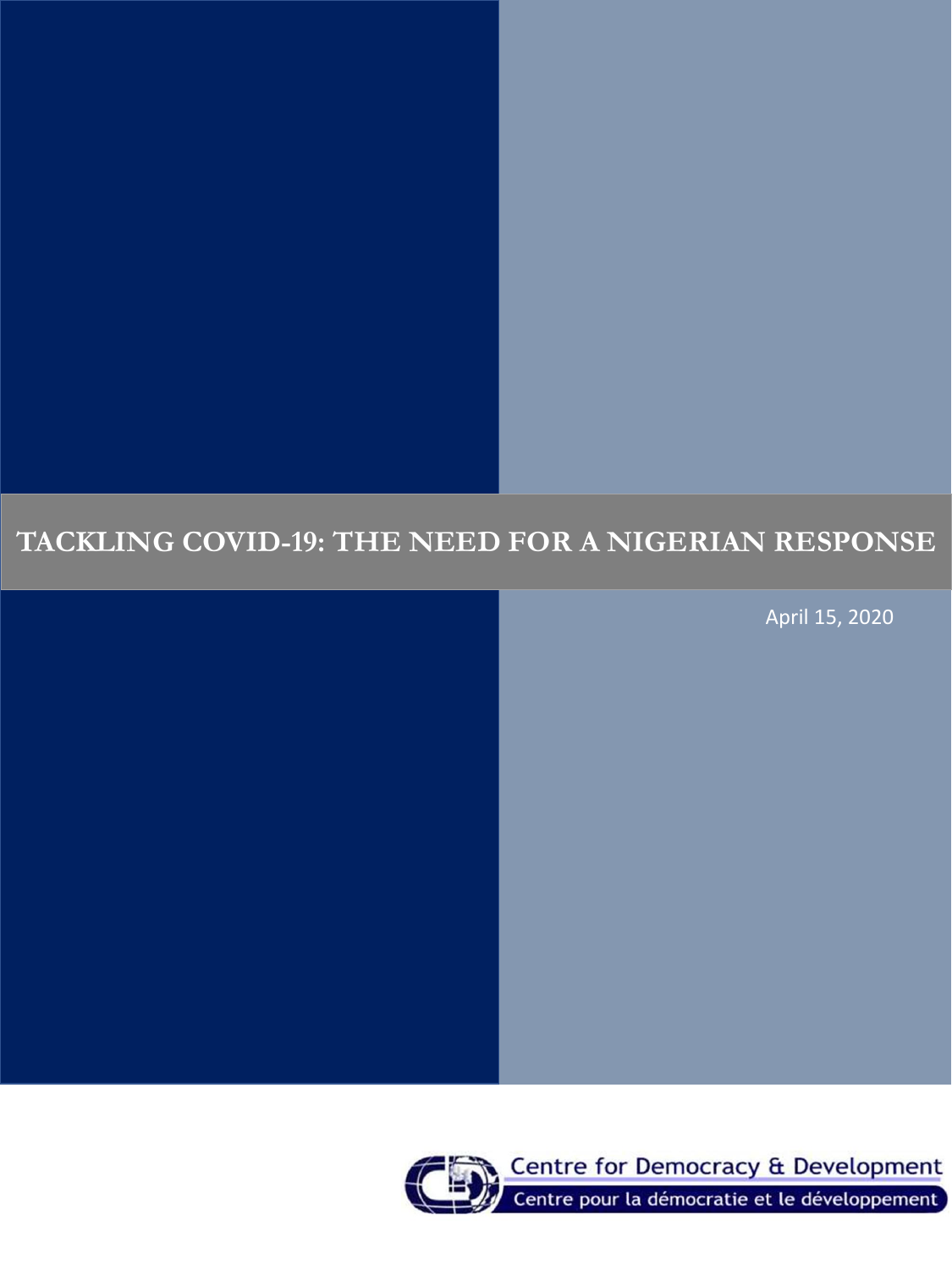The coronavirus is a human tragedy that is now affecting over a million people around the globe. The World Health Organization (WHO) declared COVID-19 a pandemic on March 11, 2020. It indicated with certainty that the coronavirus (SARS-CoV-2) will spread to all parts of the world and pointed out that all governments, businesses, and individuals had the ability to change the disease's trajectory.

**Current Global Status:** The pandemic continues to expand; more than 209 countries and territories have reported cases of COVID -19. As of April 14, case growth has accelerated to more than 1.5 million cases – Death: 125,623 - Recovered: 466,948[\(1\).](https://www.worldometers.info/coronavirus/)

Some countries have a handful of cases, others with early community transmission have a few hundred, and those with uncontrolled, widespread transmission have tens of thousands. Governments all over the world have launched unprecedented public-health and economic responses.

In Nigeria, as at April 14, the coronavirus has so far infected 373 people, 99 discharged and 11 people have died $\mathcal{Q}$  (see map). Since Nigeria confirmed its index case on 27<sup>th</sup> of February, 2020, several measures have been taken by the federal government targeted at curbing the spread of the virus. These were based on best practices as part of the measures implemented in China, Europe and the US . A Presidential Task Force on COVID-19 was established on 18<sup>th</sup> of March by President Buhari chaired by the secretary to the government of the federation, Mr Boss Mustapha. The task force developed a strategy that has resulted in restrictions on travel to and from 15 high infected countries; closure of land, sea and air points of entry and the expansion of the national testing capacity from 500 per day to 1500 per day. The government also suspended activities at the domestic airports by stopping the movement of commercial flights. The government also encouraged inter-state restrictions on road or sea transportation by imposing a lockdown for 14-days in Lagos, Abuja and Ogun states. Consequently, many other state governments adhered to this as a measure to contain the virus spread.

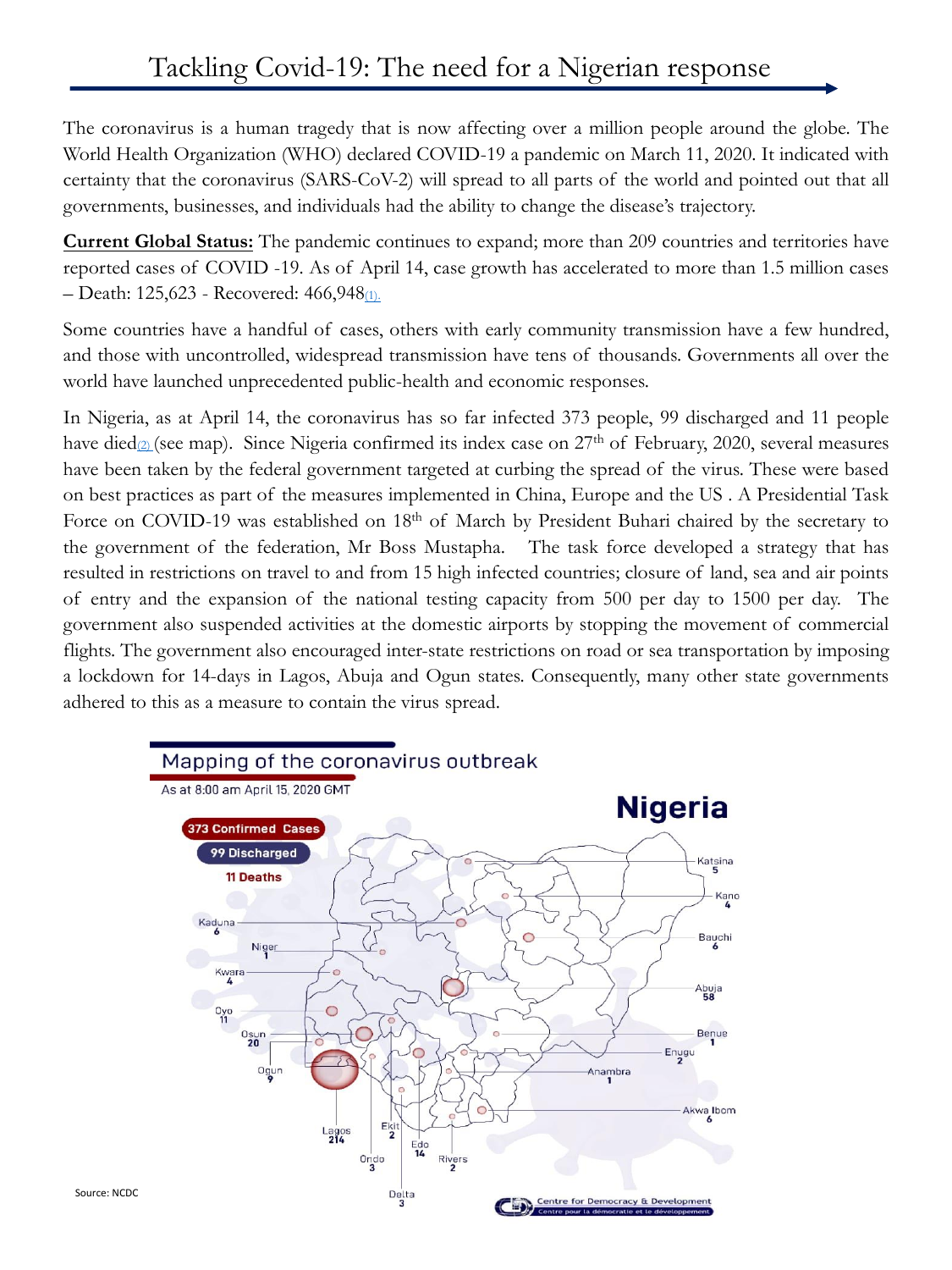Different age groups have different vulnerabilities to COVID -19 but nobody's risk is zero. Data from three countries experiencing the worse hit from the virus show that older population are at greater risk (see Fig.1 below).



Anybody can get sick from the virus but different people have different risks of getting severe symptoms that require hospitalisation or intensive care and the chances of dying from Covid-19 vary widely across age groups. From the graph above (Fig.1);

- Across Italy, South Korea, and China, there have so far been no reported fatalities among children under the age of 10;
- Italy and China have reported fatality rate of 0.2 percent of cases for age group  $10 19$ ;
- There is a higher hospitalisation rate among young adults (20-29 years) compared to the teens directly behind them in age, and comparatively more of them wind up in the intensive care. Although fatality rates are low, deaths still occur in this group;
- For this demographic, a significant number of people are being hospitalized, **1 in 5 cases**. Odds of hospitalization, intensive care, and death seem to increase from one's early 40s to late 40s.
- In Italy, China, and South Korea have reported fatality rates from 0.4 percent up to 3.6 percent for people in the 50-69 age group.
- For the population over 50, the risks steadily grow, both due to their age and because they are more likely to have a pre-existing medical condition that exacerbates their risk.
- **People in this age group 70 and above are the most vulnerable and are likely to be hospitalized and to ultimately die during this pandemic.**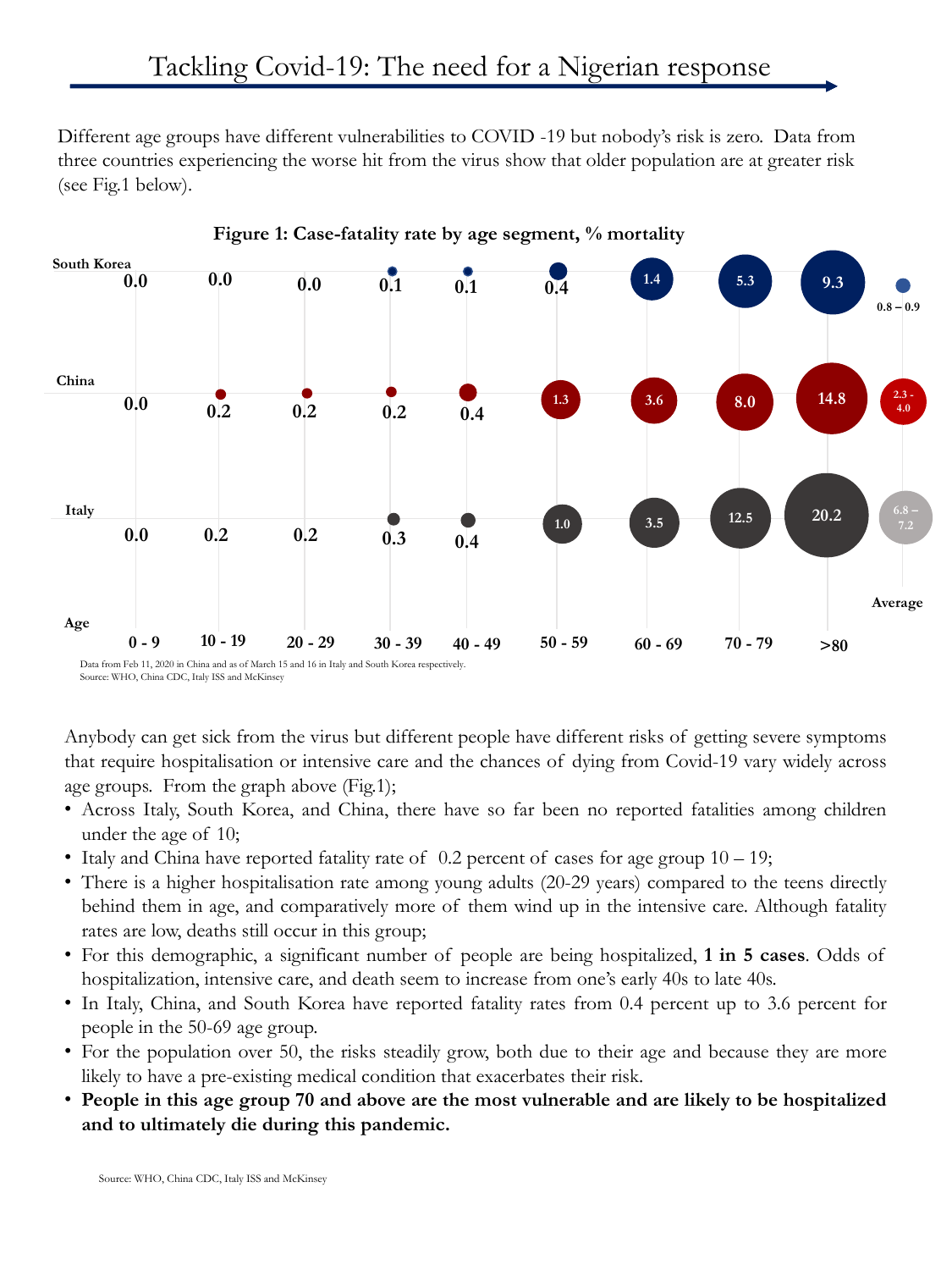

## **Figure 2: NIGERIA: AGE POPULATION STRUCTURE, %**

The case study of Italy, South Korea and China revealed that the younger population (0-49 years) are less prone to hospitalisation, ICU and death. About 60% of the Nigerian population are within the age bracket of 24 years and below, thus, fall within the category of those that will most likely only experience mild symptoms, not be hospitalised or at risk of dying if infected. On the other hand, about 38% which represent the older population in the country are at higher risk of ending up in intensive care or worse dying the if infected.

However, it is important to note that recent data from the United State shows that even with older patients being most at risk, hospitals are being significantly hit with more younger cases. New York City, one of the America's youthful and vibrant and busy city, has common attributes with Lagos. Incidentally, Lagos is now experiencing most case of COVID-19, where its younger population are being hospitalized at surprisingly high rates, about 1 in 5 hospitalizations are occurring in people under age 44, according to data released by the city's health department $\omega$ .

**A major contributing factor to these numbers is failure to adhere to stay-safe isolation rules laid down by the government and WHO.**

**We all, no matter our age or health status, must do our part to protect the most vulnerable among us through social distancing.**

To tackle the COVID-19 pandemic, Europe, South Korea and the US have taken the following measures:

The full or partial closure of educational institutions and workplaces; Limiting the number of visitors and limiting the contact between the residents of confined settings, such as long-term care facilities and prisons; Cancellation, prohibition and restriction of mass gatherings and smaller meetings; Mandatory quarantine of buildings or residential areas; Internal or external border closures; Stay-at-home restrictions for entire regions or countries.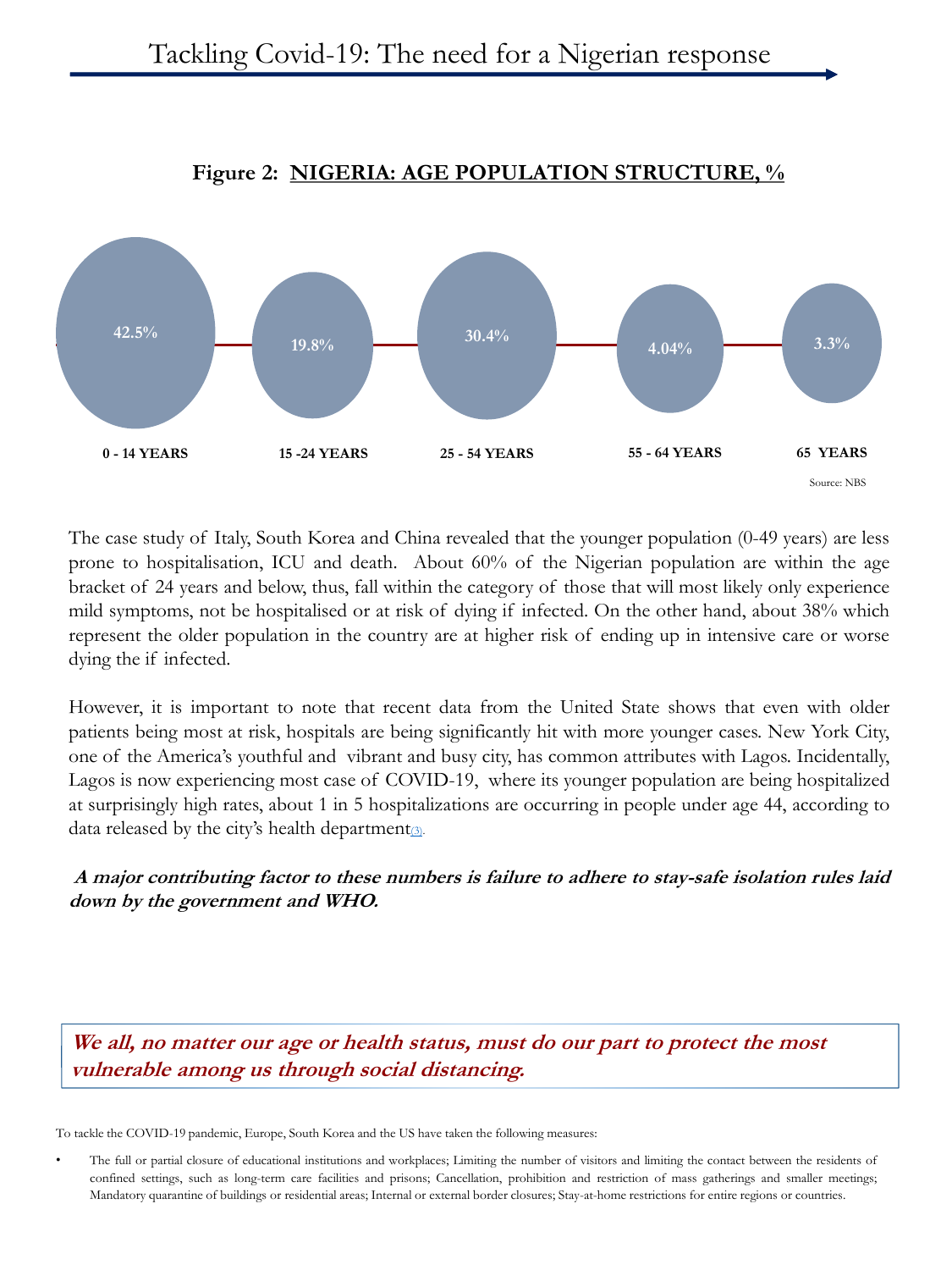## **Effectiveness of Healthcare System**

As the world continues to combat COVID-19, there has been massive efforts to increase healthcare capacity. This includes a focus on intensive-care capacity, providing ventilators and building stocks of other critical medical supplies such as masks, testing kits and protective gears for medical professionals.

Within weeks of the global outbreak, the federal government and the Nigeria Centre for Disease Control (NCDC) swiftly invested in laboratory diagnosis equipment by upgrading four of its reference laboratories. In addition, 23 states in the country have set up epidemic hubs to facilitate communication and efficient use of resources during the outbreak.

While the efforts displayed by NCDC shows a remarkable level of preparedness in response to the pandemic, Nigeria does not require a pandemic to expose the gap in its health system. The health sector particularly has suffered grave underinvestment over the years beyond make-believe annual budgetary allocations. One can only imagine the impact this pandemic could have on frontline health workers in the country, who do not have adequate training, access to protective equipment or drugs.

Currently, Nigeria does not have the capacity to manage an acceleration in the spread of the coronavirus. Its resource capacity includes; 7 testing labs, less than 300,000 medical personnel, and fewer than 500 ventilators for a population of over 200 million<sub>(4)</sub>. The health care system has an average of 50 hospital beds per 1000 persons.

Although, the development of clinically validated treatments could be of great benefits, emerging evidence on that front is inconclusive[\(5\)](https://www.mckinsey.com/business-functions/risk/our-insights/covid-19-implications-for-business) The rapid investment in equipment, protective gears, basic drug, isolation centres will go long way in tackling the pandemic, prevent healthcare systems from being overwhelmed and ensuring that the mortality rate from COVID-19 declines.

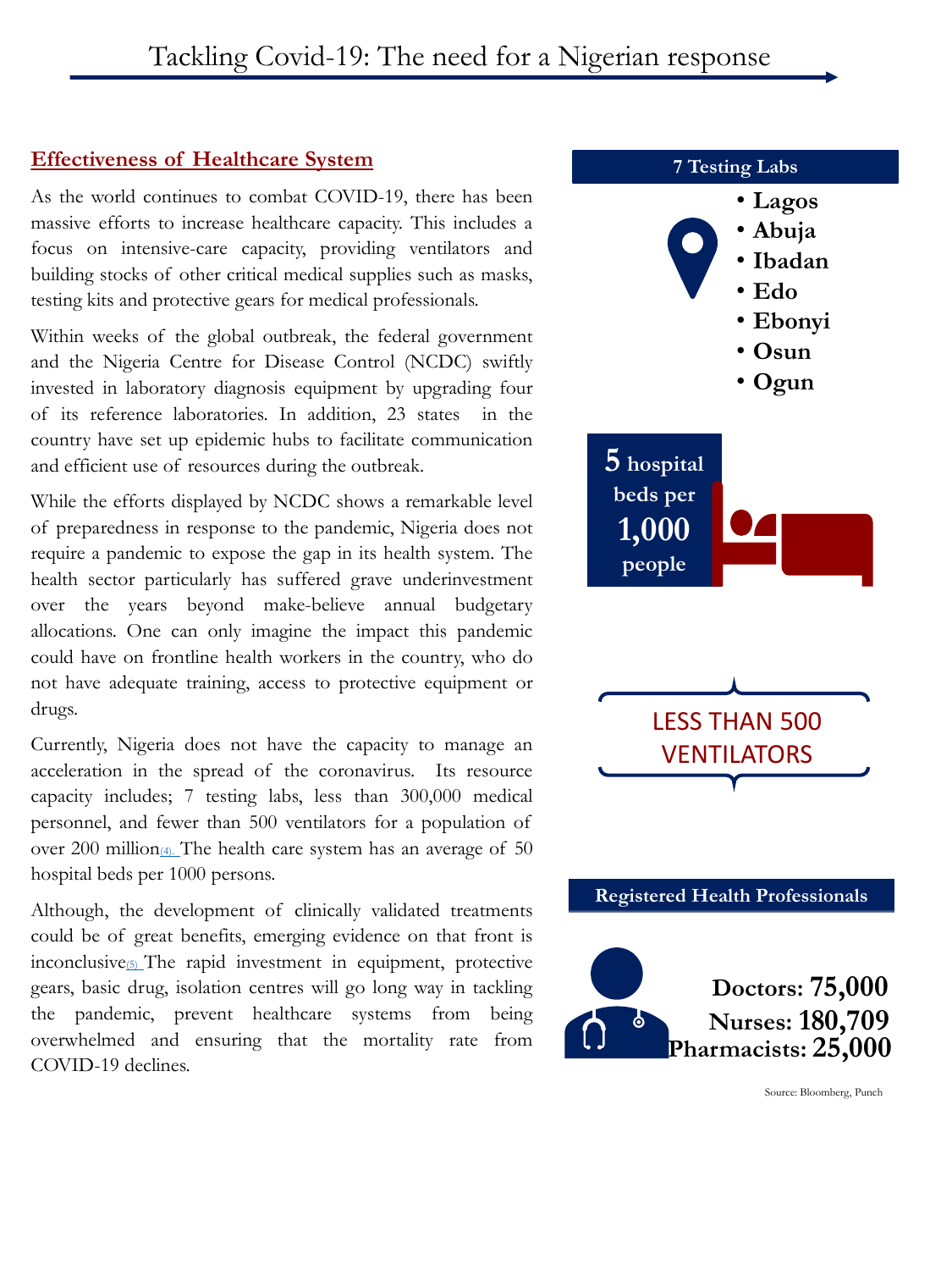#### **Social Distancing: A privilege only few Nigerians can afford**

Social distancing done at a large scale can significantly reduce the spread of the virus. However, the range and stringency with which countries can and should apply social distancing vary. A lot is still to be learnt about what exactly works and how long it takes. It is therefore imperative to not only learn from other countries but to also implement measures that best suits the uniqueness of the Nigerian public and the Nigerian economy.

#### *The Informal Sector*

Nigeria's economy is the largest economy in Africa, with a GDP of US\$530 billion. It also has one of the largest informal sectors that accounts for 65 percent of its  $GDP_{(0)}$  The Nigerian informal sector thrives in both rural and urban areas. It plays a major role in employment creation, production and income generation with activities ranging from street trading to open-air markets. The informal employment is a necessary survival strategy for many due to the country's high unemployment rate of 23.1 per cent $\sigma$ . It provides a social safety net and an active income for 83.2 per cent of Nigeria's 81.15 million workforce.[\(8\)](Businessday (2018). Imperative of informal sector for mortgage industry growth. Businessday Newspapers, 3 June 2018.)

Like many businesses, during this pandemic, informal sector businesses will struggle to survive. This is as a result of the lock-down and social distancing the government was forced to impose in states like Lagos, Ogun and Abuja. Most petty traders and small-scale business will experience a decline in the demand for goods and services, as customers will avoid crowded markets, such as Mile 2 & Eko market, Garki & Wuse market, Oja Otta. Some involved in the sales of perishable goods will witness their stocks go to waste and might be unable to make the income required to feed their families. The sector might begin to collapse and witness retrenchment of employees.

#### *Housing*

The housing deficit in Nigeria is estimated at 22 million. In Lagos alone it is estimated at 3 million.<sup>(2)</sup> Half of Nigeria's population resides in slums, extremely close quarters and rural areas that are over-crowded and lack basic amenities. Communal toilets, kitchens and bathrooms are widespread in low-income neighbourhoods, and these facilities can be shared between 30-40 people in a building.[\(10\)](http://www.housingfinanceafrica.org/countries/Nigeria) In these communities, people lack access to clean drinking water, sewage systems and suitable garbage disposal, thus, making proper sanitation difficult. The closeness of these houses and poor environmental conditions provide the ideal conditions for transmission and progression of infectious virus such as the coronavirus

#### *Financial Support*

As at 2018, only 39.7 percent of Nigerian population had a deposit bank account, indicating that close to 60 per cent of Nigerians do not have a bank account.<sup>(11)</sup> There is a possibility that government support such as cash transfer, distribution of food supplies to households, will not reach those who need it most, if people cannot be identified and tracked centrally. The care packages and financial support will most likely be informed by guesswork and laced with corruption.

In Nigeria, it is more practical for some people who work in offices to work from home but people whose livelihood is derived from petty trade in informal markets really do not have a choice. Self-quarantining in a place where bathroom, living space and even bedrooms are shared is unrealistic. Even more absurd is the recommendation that residents with no access to water to not only self-isolate but wash hands regularly. Social distancing is not a reasonable option for them. As the pandemic unfolds in Nigeria, it is important that the Nigerian government, with support from WHO, develops recommendations that consider the environmental, and socio-economic conditions of most Nigerian.

**Social distancing is <sup>a</sup> privilege only <sup>a</sup> minority of the population can afford**.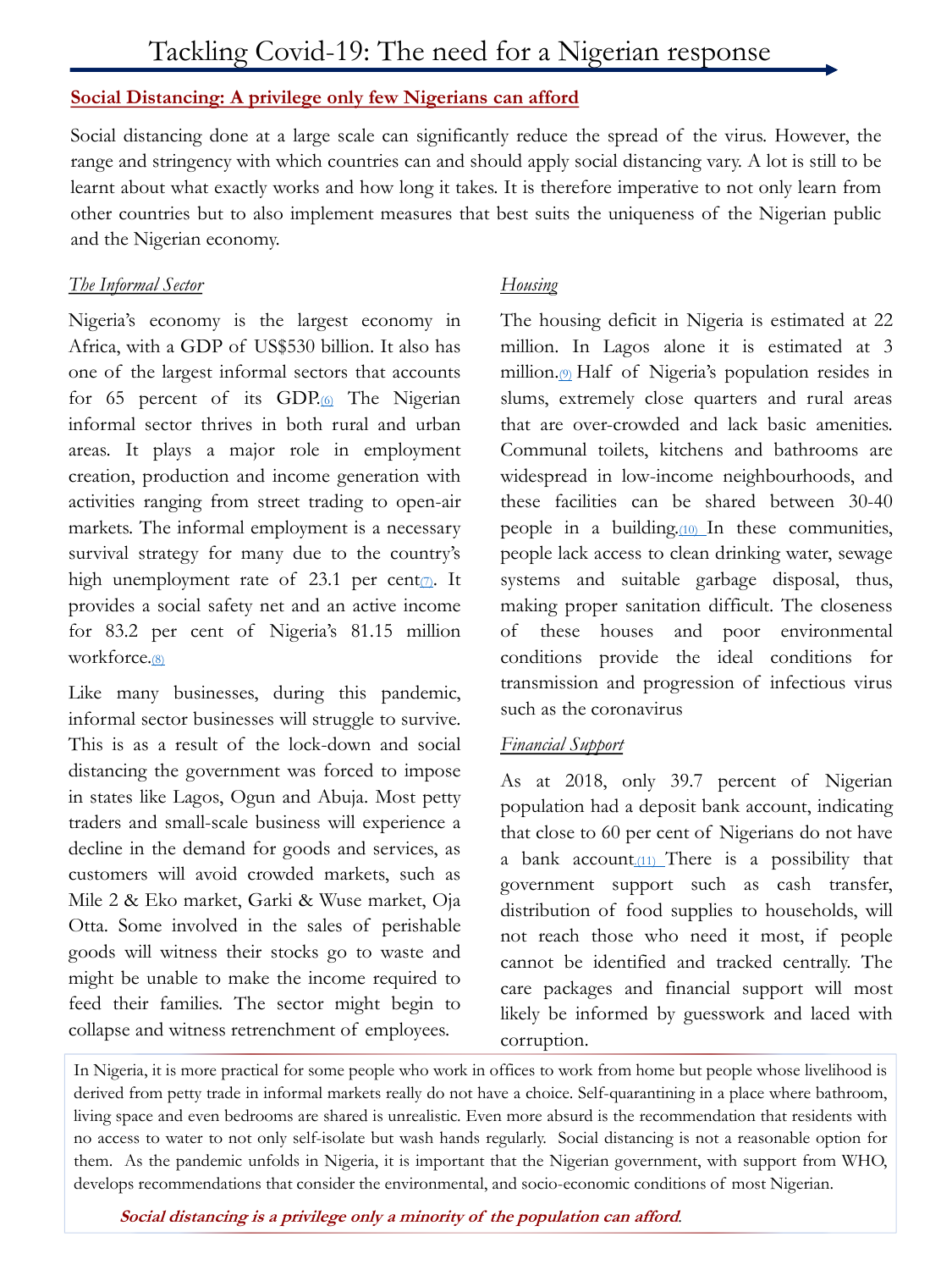# **What can be done?**

- **Adopting Mass Testing.** Nigeria needs to urgently prioritise mass testing, that is complemented with quickly isolation, to slow the spread of the disease. The establishment of more testing labs should be a priority, our emphasis should be on upgrading existing facilities rather than the creation of new ones. Currently, the country is under-tested which cast a doubt on the number of those that are infected.
- **Provide equipment.** This includes protective gears for health practitioners, basic drugs, isolation centres and ventilators in order to increase the health sector's capacity to combat the pandemic
- **Encourage local production of face masks.** WHO has recommended wearing cloth face masks as one preventive measure. Nigeria should encourage local production of these face masks, of a standard certifiable by NAFDAC, that should then be distributed for free to citizens..
- **Provide access to safe water.** The government should develop and implement a plan for the provision of safe water and sanitation essential to protect citizens in the COVID-19 outbreak with a particular focus on the informal settlements and Internally Displaced Person camps .
- **Offer economic support**. There is a need for a swift and coordinated response by the state and federal government in order to mitigate the associated economic effect of the lockdown on vulnerable families. The impact of the lockdowns and social distancing measures are felt disproportionately by different strata of the society. It is therefore important for governments to unveil an income protection policy that mitigates the effects of the policies of low-income earners and small and medium scale industries. There is also a need to address the shortcomings in existing social protection policies of the government.
- **Transparency in relief.** Provision of care packages should be properly monitored, to avoid double counting. More importantly, there should be a critical evaluation process that avoids corruption.
- **Fix prices.** It will also be of benefit to regulate the prices of some essential goods in markets. The country is currently experiencing a spike in the price of some essential goods (rice, cooking oil, tomatoes) due to the lockdown which further limits accessibility and creates food insecurity.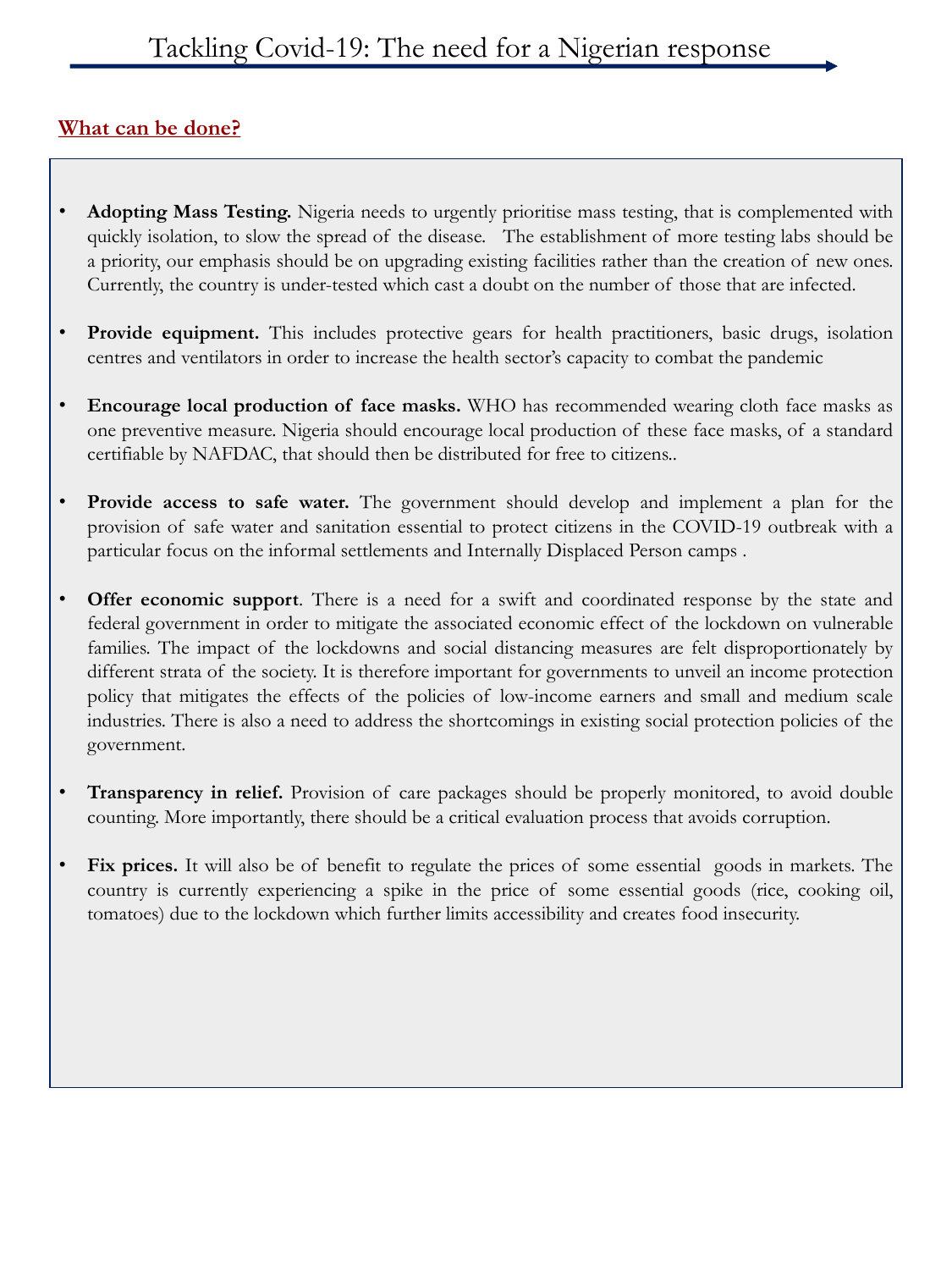## DISCLAIMER

The Centre for Democracy and Development **is not responsible** for the views expressed in this report

### **CONTACT US**

# TEAM

**Analyst/Program officer WURAOLA SOLOMON [wsolomon@cddwestafrica.org](mailto:wsolomon@cddwestafrica.org)**

THE CENTRE FOR DEMOCRACY ND DEVELOPMENT HOUSE 16, A7 STREET, CITEC MOUNT PLESANT ESTATE, JABI –AIRPORT ROAD, MBORA DISTRICT, FCT ABUJA

P.O. BOX 14385 W: [www.cddwestafrica.org](http://www.cddwestafrica.org/) E:cddabv@cddwestafrica.org T:@cddwestafrica